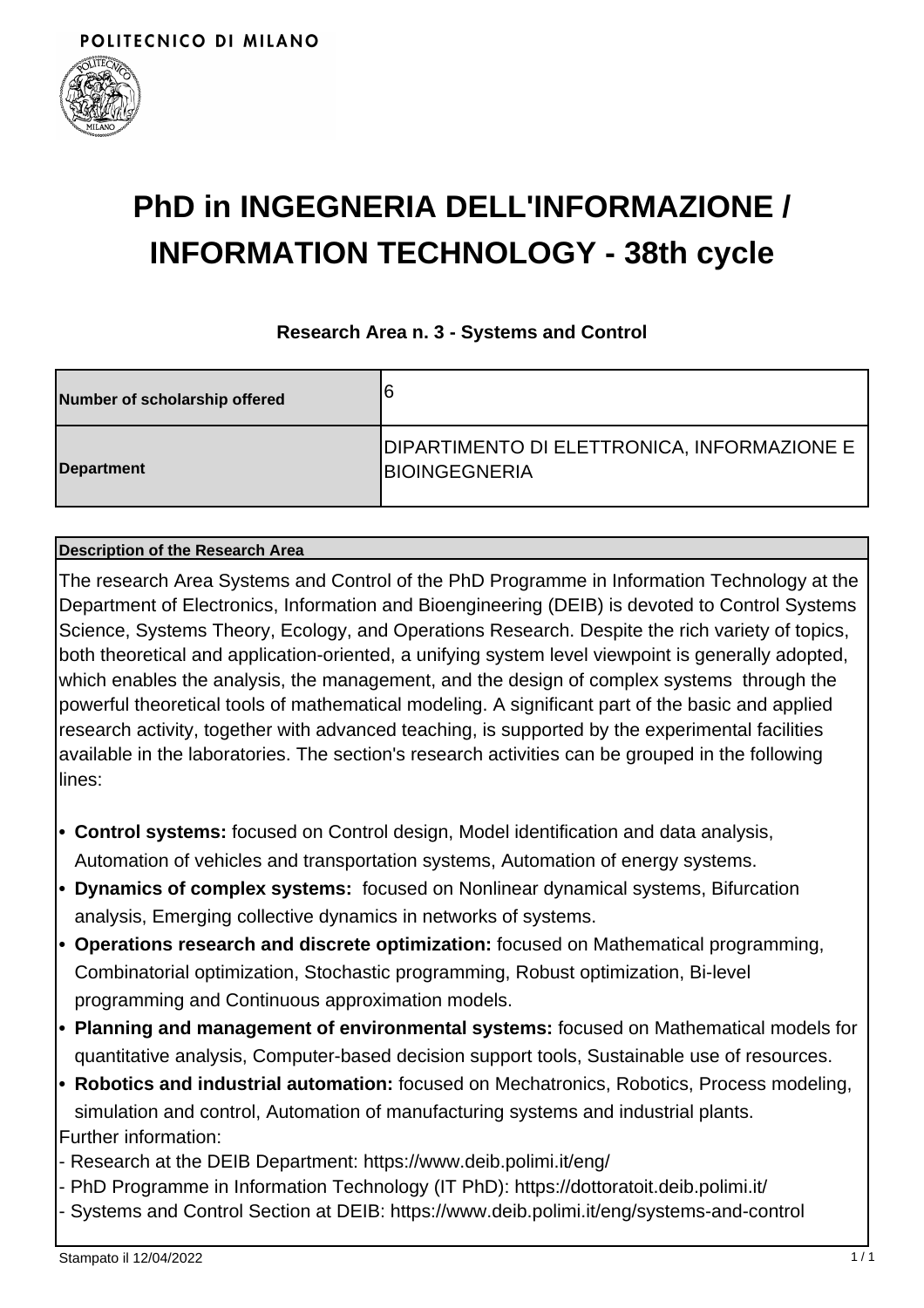

## **PhD in INGEGNERIA DELL'INFORMAZIONE / INFORMATION TECHNOLOGY - 38th cycle**

**Research Area n. 3 - Systems and Control**

**OPEN SUBJECT Research Field: SYSTEMS AND CONTROL**

| Monthly net income of PhDscholarship (max 36 months)                                                                                                                                                   |                                                                  |  |
|--------------------------------------------------------------------------------------------------------------------------------------------------------------------------------------------------------|------------------------------------------------------------------|--|
| € 1250.0                                                                                                                                                                                               |                                                                  |  |
| In case of a change of the welfare rates or of changes of the scholarship minimum amount from the Ministry of University and<br>Reasearch, during the three-year period, the amount could be modified. |                                                                  |  |
| Context of the research activity                                                                                                                                                                       |                                                                  |  |
|                                                                                                                                                                                                        | This associate to this same is decepted to $O$ entail $O$ cotons |  |

| Motivation and objectives of the research<br>in this field | The research in this area is devoted to Control Systems<br>Science, Systems Theory, Ecology, and Operations<br>Research. Despite the rich variety of topics, both<br>theoretical and application-oriented, a unifying system<br>level viewpoint is generally adopted, which enables the<br>analysis, the management, and the design of complex<br>systems through the powerful theoretical tools of<br>mathematical modeling. A significant part of the basic and<br>applied research activity, together with advanced<br>teaching, is supported by the experimental facilities<br>available in the laboratories. The section's research<br>activities can be grouped in the following lines:<br>• Control systems: focused on Control design, Model<br>identification and data analysis, Automation of vehicles<br>and transportation systems, Automation of energy |
|------------------------------------------------------------|----------------------------------------------------------------------------------------------------------------------------------------------------------------------------------------------------------------------------------------------------------------------------------------------------------------------------------------------------------------------------------------------------------------------------------------------------------------------------------------------------------------------------------------------------------------------------------------------------------------------------------------------------------------------------------------------------------------------------------------------------------------------------------------------------------------------------------------------------------------------|
|                                                            | systems.<br>Dynamics of complex systems: focused on Nonlinear                                                                                                                                                                                                                                                                                                                                                                                                                                                                                                                                                                                                                                                                                                                                                                                                        |
|                                                            | dynamical systems, Bifurcation analysis, Emerging                                                                                                                                                                                                                                                                                                                                                                                                                                                                                                                                                                                                                                                                                                                                                                                                                    |
|                                                            | collective dynamics in networks of systems.                                                                                                                                                                                                                                                                                                                                                                                                                                                                                                                                                                                                                                                                                                                                                                                                                          |
|                                                            | Operations research and discrete optimization:                                                                                                                                                                                                                                                                                                                                                                                                                                                                                                                                                                                                                                                                                                                                                                                                                       |
|                                                            | focused on Mathematical programming, Combinatorial                                                                                                                                                                                                                                                                                                                                                                                                                                                                                                                                                                                                                                                                                                                                                                                                                   |
|                                                            | optimization, Stochastic programming, Robust                                                                                                                                                                                                                                                                                                                                                                                                                                                                                                                                                                                                                                                                                                                                                                                                                         |
|                                                            | optimization, Bi-level programming and Continuous                                                                                                                                                                                                                                                                                                                                                                                                                                                                                                                                                                                                                                                                                                                                                                                                                    |
|                                                            | approximation models.                                                                                                                                                                                                                                                                                                                                                                                                                                                                                                                                                                                                                                                                                                                                                                                                                                                |
|                                                            | <b>Planning and management of environmental</b>                                                                                                                                                                                                                                                                                                                                                                                                                                                                                                                                                                                                                                                                                                                                                                                                                      |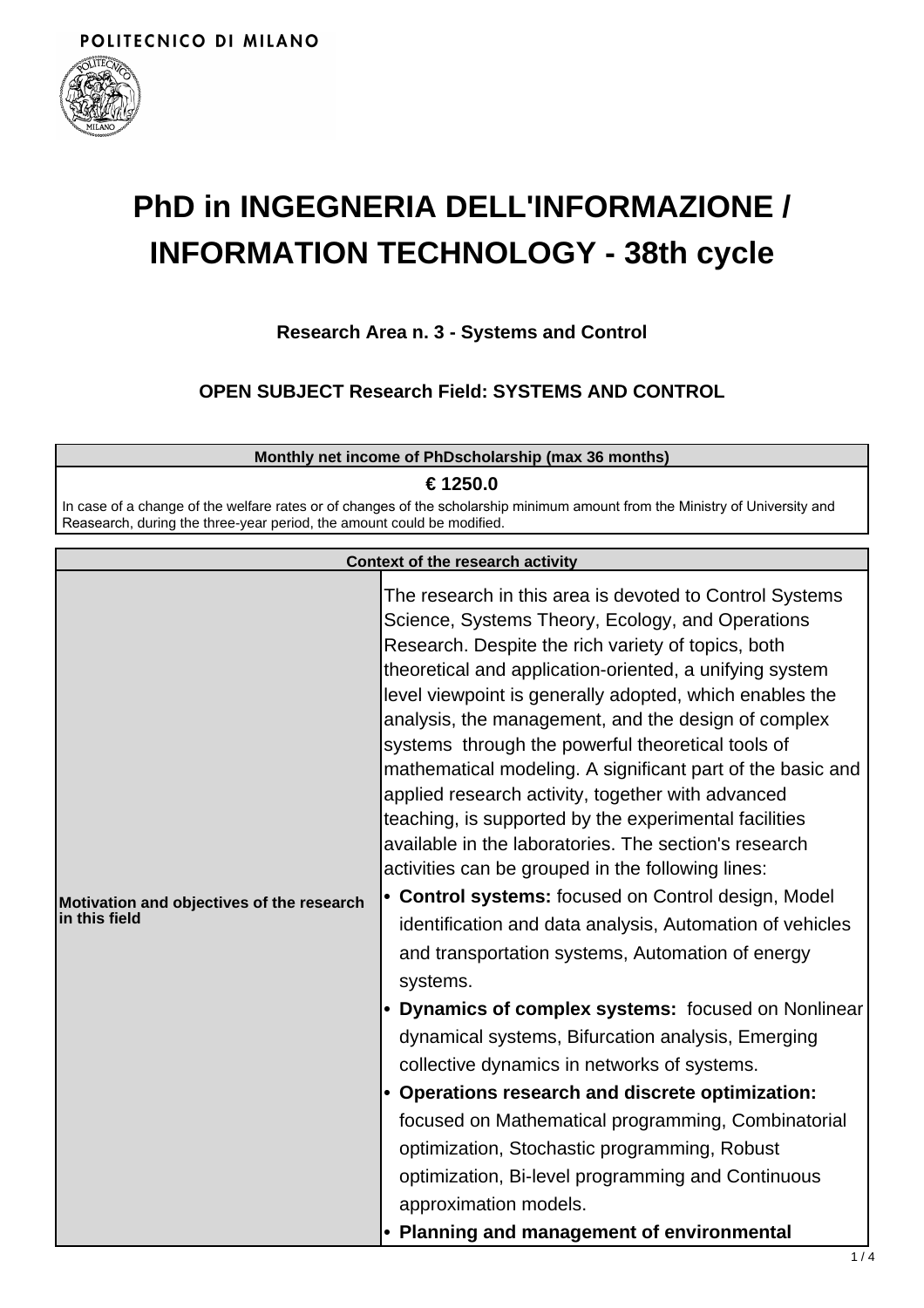

|                                                                                        | systems: focused on Mathematical models for<br>quantitative analysis, Computer-based decision support<br>tools, Sustainable use of resources.<br>• Robotics and industrial automation: focused on<br>Mechatronics, Robotics, Process modeling, simulation<br>and control, Automation of manufacturing systems and<br>industrial plants.<br>More information can be found at<br>https://www.deib.polimi.it/eng/systems-and-control |
|----------------------------------------------------------------------------------------|-----------------------------------------------------------------------------------------------------------------------------------------------------------------------------------------------------------------------------------------------------------------------------------------------------------------------------------------------------------------------------------------------------------------------------------|
| Methods and techniques that will be<br>developed and used to carry out the<br>research | The research is carried out within a group under the<br>guidance of a supervisor. Higher level courses are offered<br>that foster an interdisciplinary approach to the research.<br>Development of advanced models as well as laboratory<br>activity are usually part of the workplan.                                                                                                                                            |
| <b>Educational objectives</b>                                                          | The doctoral program offers advanced training in the<br>research topics currently explored by the scientific<br>community in academy and industry. A period of study in<br>worldwide most recognized research institutions is<br>supported by the doctoral school and the supervisor.<br>http://dottoratoit.deib.polimi.it/                                                                                                       |
| Job opportunities                                                                      | The Ph.D. graduates have opportunities both in academy<br>and industry. The intensive collaboration with industrial<br>partners allowed several past PhD graduates to find a<br>satisfactory job position in private companies. Job<br>opportunities abroad are also frequently offered.                                                                                                                                          |
| <b>Composition of the research group</b>                                               | 17 Full Professors<br>17 Associated Professors<br><b>11 Assistant Professors</b><br>56 PhD Students                                                                                                                                                                                                                                                                                                                               |
| Name of the research directors                                                         | Any faculty member can act as research director                                                                                                                                                                                                                                                                                                                                                                                   |

**Contacts**

Prof. Sergio M. Savaresi Coordinator of the Systems and Control area E-mail: sergio.savaresi@polimi.it Phone: +39 02 2399 3545 Web: http://www.deib.polimi.it/eng/people/details/358496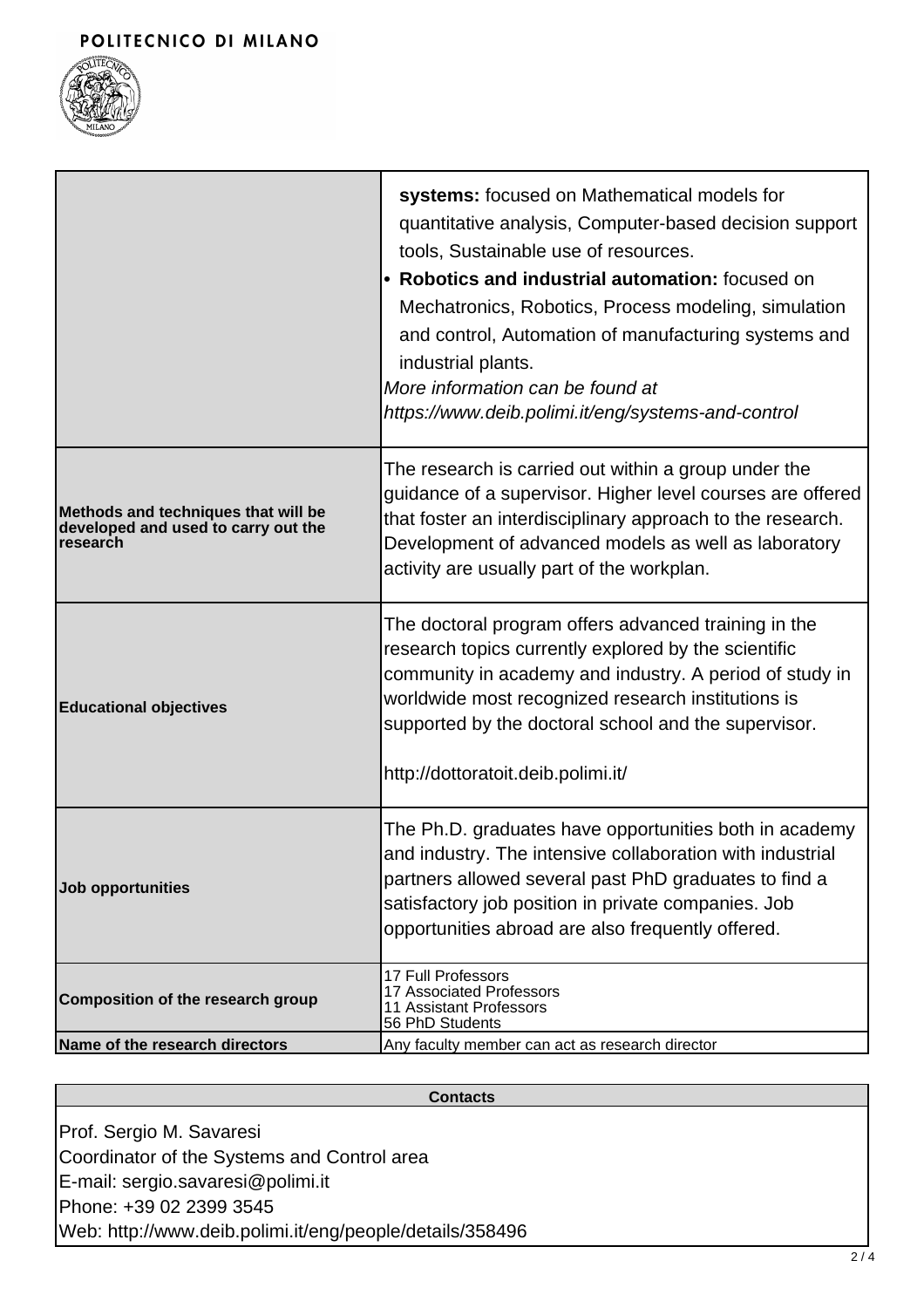### POLITECNICO DI MILANO



Prof. Lorenzo Mario Fagiano Vice-coordinator of the Ph.D. IT Programme for the Systems and Control area E-mail: lorenzo.fagiano@polimi.it Phone: +39 02 2399 9609 Web: https://www.deib.polimi.it/eng/people/details/1190542

Prof. Luigi Piroddi Coordinator of the Ph.D. IT Programme E-mail: luigi.piroddi@polimi.it Phone: +39 02 2399 3556 Web: https://www.deib.polimi.it/eng/people/details/318548

| Additional support - Financial aid per PhD student per year (gross amount) |                                                                   |                             |                         |
|----------------------------------------------------------------------------|-------------------------------------------------------------------|-----------------------------|-------------------------|
| <b>Housing - Foreign Students</b>                                          | 1st year                                                          | 2nd year                    | 3rd year                |
|                                                                            | $1500.0 \in$<br>per student                                       | $1000.0 \in$<br>per student | 1000.0 €<br>per student |
|                                                                            | max number of financial aid available: 2, given in order of merit |                             |                         |
| <b>Housing - Out-of-town residents</b><br>(more than 80Km out of Milano)   |                                                                   | --                          |                         |

| Scholarship Increase for a period abroad |          |  |
|------------------------------------------|----------|--|
| <b>Amount monthly</b>                    | I625.0 € |  |
| By number of months                      |          |  |

**Additional information: educational activity, teaching assistantship, computer availability, desk availability, any other information**

EDUCATIONAL ACTIVITIES (purchase of study books and material, including computers, funding for participation in courses, summer schools, workshops and conferences): financial aid per PhD student

5.095,96 Euro per student

TEACHING ASSISTANTSHIP: availability of funding in recognition of supporting teaching activities by the PhD student

There are various forms of financial aid for activities of support to the teaching practice. The PhD student is encouraged to take part in these activities, within the limits allowed by the regulations.

COMPUTER AVAILABILITY:

1st year: Yes 2nd year: Yes 3rd year: Yes